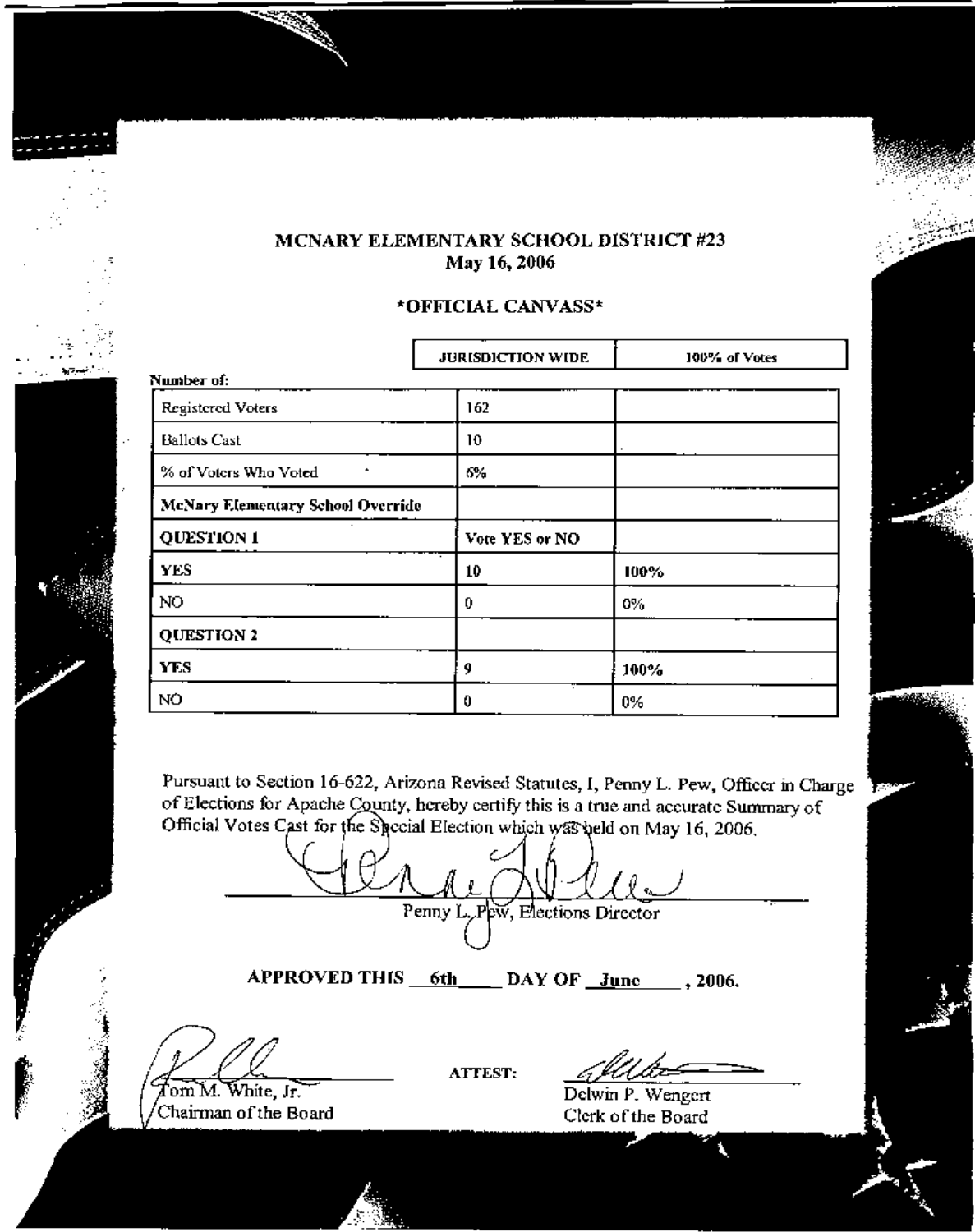Statement of Votes Cast May 2006 SOVC For McNary School, All Counters, All Races<br>OFFICIAL RESULTS May 16, 2006

H.

Date:05/19/06 Time: 14:42:05 Page:2 of 2

McNary Override Quest 2

ý.

|                                | Reg.<br><b>Voters</b> | Times -<br>Counted | Total<br>Votes | <b>BUDGET</b><br>INCREASE, YES |           | <b>BUDGET</b><br>INCREASE, NO |                      |
|--------------------------------|-----------------------|--------------------|----------------|--------------------------------|-----------|-------------------------------|----------------------|
| Jurisdiction Wide<br>37 MCNARY | Ŧ                     |                    |                |                                |           |                               |                      |
| Polling                        | 162                   | 10                 | Ŷ.             |                                | 9100.00%  | Ð                             | $0.009$ <sup>2</sup> |
| Late Provi                     | 162                   | ٥                  | o              |                                |           |                               |                      |
| Early                          | 162                   | ο                  | ۵              |                                |           |                               |                      |
| Prov                           | 162                   | Ω                  |                | ٥٠                             |           | o                             |                      |
| Total                          | 162                   | ю                  | ŋ              |                                | 9.100.00% | O.                            | 0.00%                |
| Total                          |                       |                    |                |                                |           |                               |                      |
| Polling                        | 162                   | 10                 | 9.             |                                | 9 100.00% | 0                             | 0.00%                |
| Early                          | 162                   | O                  | 0              |                                |           | o                             |                      |
| Prov                           | 162                   | 0                  |                |                                |           | ο                             |                      |
| Late Prov                      | 162                   | 0                  | 0              |                                |           | 0                             |                      |
| Total                          | 162                   | 10                 | ğ٠             |                                | 9 100.00% | 0                             | 0.00%                |
| $\Delta \sim 10$               |                       |                    |                |                                |           |                               |                      |

ŕ.

لحرارتها

Ý